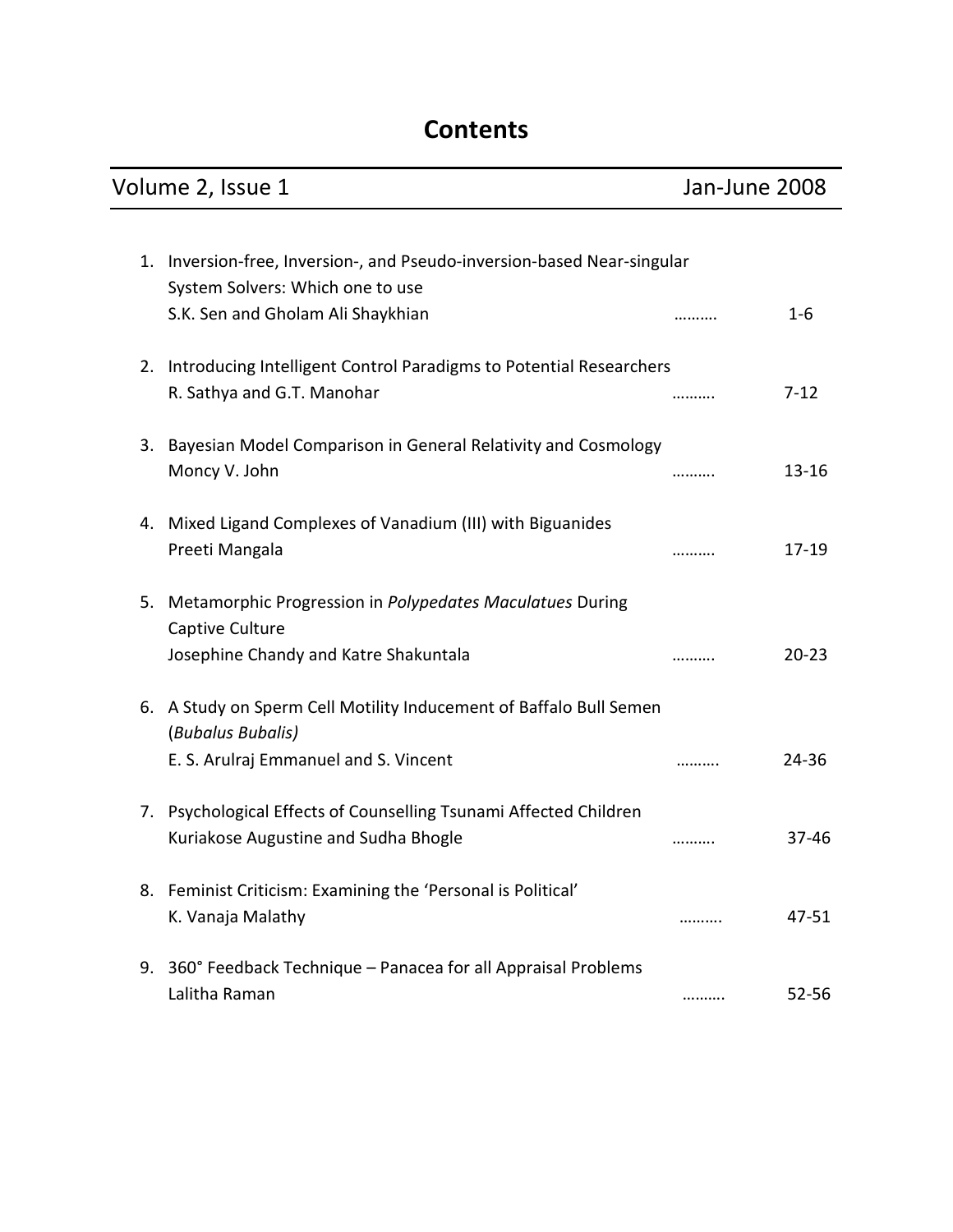# **Inversion-free-, Inversion-, and Pseudo-inversion-based Near-singular System Solvers: Which One to Use**

#### **S.K. Sen and Gholam Ali Shaykhian**

### **Abstract**

Four methods — three most widely used Matlab methods and one from optimal iterative schemes - are considered for their performance evaluation for a near-singular linear system. Their scope in producing a quality solution of the system subject to the precision of the computer employed and the degree of singularity of the system is discussed preceding our recommendation.

**Keywords***:* Inversion-free solution, minimum norm least squares inverse, near-singular linear system, pruning, true inverse.

Dr. S.K. Sen, Department of Mathematical Sciences, Florida Institute of Technology, 150 West University Boulevard, Melbourne, FL 32901-6975, United States, sksen@fit.edu

\_\_\_\_\_\_\_\_\_\_\_\_\_\_\_\_\_\_\_\_\_\_\_\_\_\_\_\_\_\_\_\_\_\_\_\_\_\_\_\_\_\_\_\_\_\_\_\_\_\_\_\_\_\_\_\_\_\_\_\_\_\_\_\_\_\_\_\_\_\_\_\_\_\_\_\_\_\_\_\_

Dr. Gholam Ali Shaykhian, National Aeronautics and Space Administration (NASA), Engineering Directorate, NE-CI Kennedy Space Center, FL 32899, United States, ali.shaykhian@nasa.gov.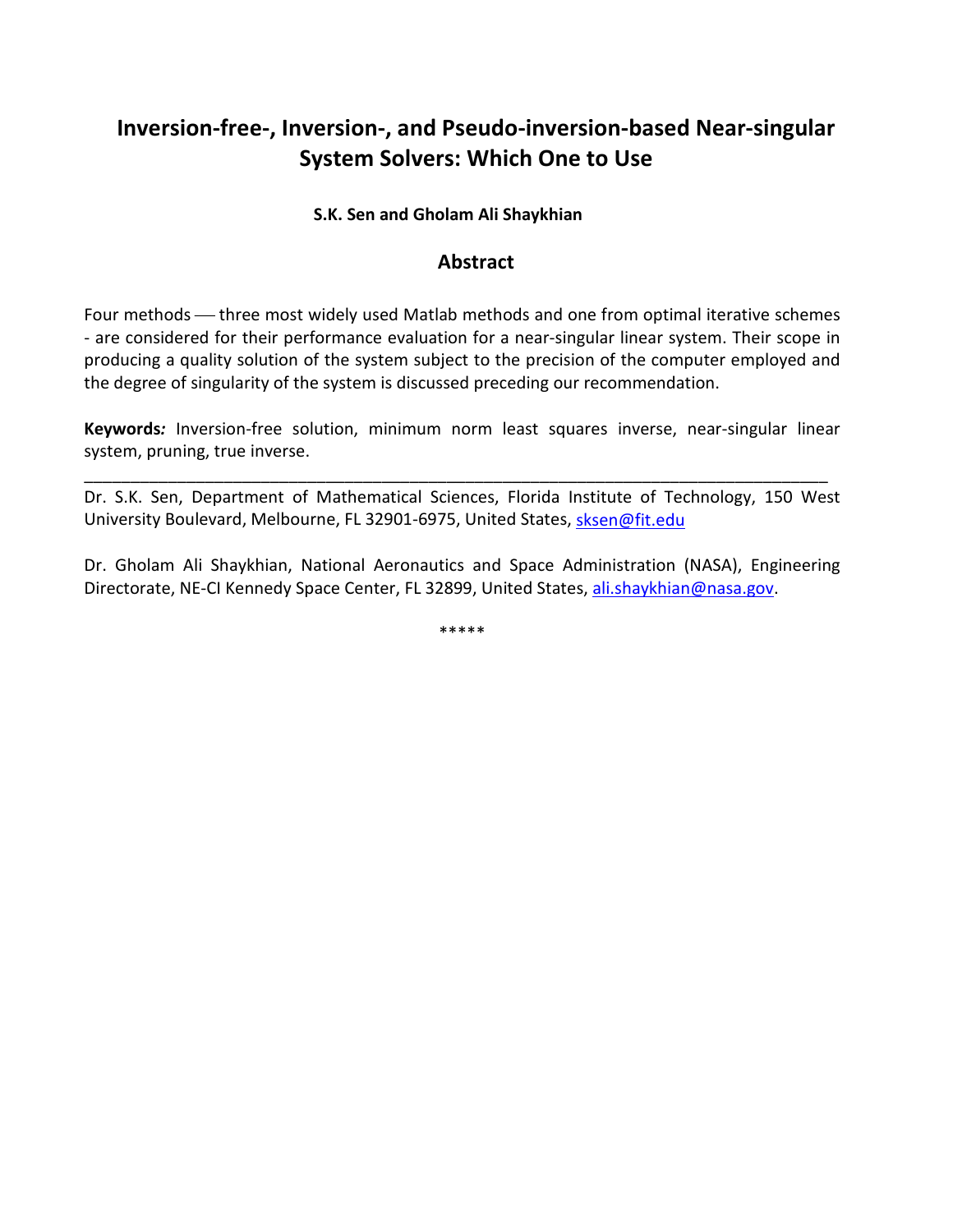## **Introducing Intelligent Control Paradigms to Potential Researchers R. Sathya and G.T. Manohar**

### **Abstract**

Abstract Intelligent control (IC) is an evolving interdisciplinary area depicting artificially intelligent control. It encompasses several subjects such as artificial intelligence, computer science, neural networks, fuzzy control, genetic algorithms, expert systems, and hybrid systems. It aims at robustness and tractability in uncertain environment. Artificial intelligence provides knowledge representation ideas and methodologies. The IC methodologies are increasingly being employed in several application areas such as robotics, communications, manufacturing, traffic control, and automation. This article provides a very brief overview of some IC models and is specifically meant as an introduction to readers who intend to get acquainted with this relatively recent area and eventually desire to do innovative work either in an industry or an academic environment.

**Keywords:** Fuzzy Logic Control, Intelligent Control, Neural Network Control.

R. Sathya, Assistant Professor, Department of Masters in Computer Applications, Jyoti Nivas College, Bangalore-95, Karnataka.

\_\_\_\_\_\_\_\_\_\_\_\_\_\_\_\_\_\_\_\_\_\_\_\_\_\_\_\_\_\_\_\_\_\_\_\_\_\_\_\_\_\_\_\_\_\_\_\_\_\_\_\_\_\_\_\_\_\_\_\_\_\_\_\_\_\_\_\_\_\_\_\_\_\_\_\_\_\_

G.T. Manohar, Retired Professor, Department of Electrical Engineering, Indian Institute of Technology (Madras), Chennai 600036, Tamil Nadu.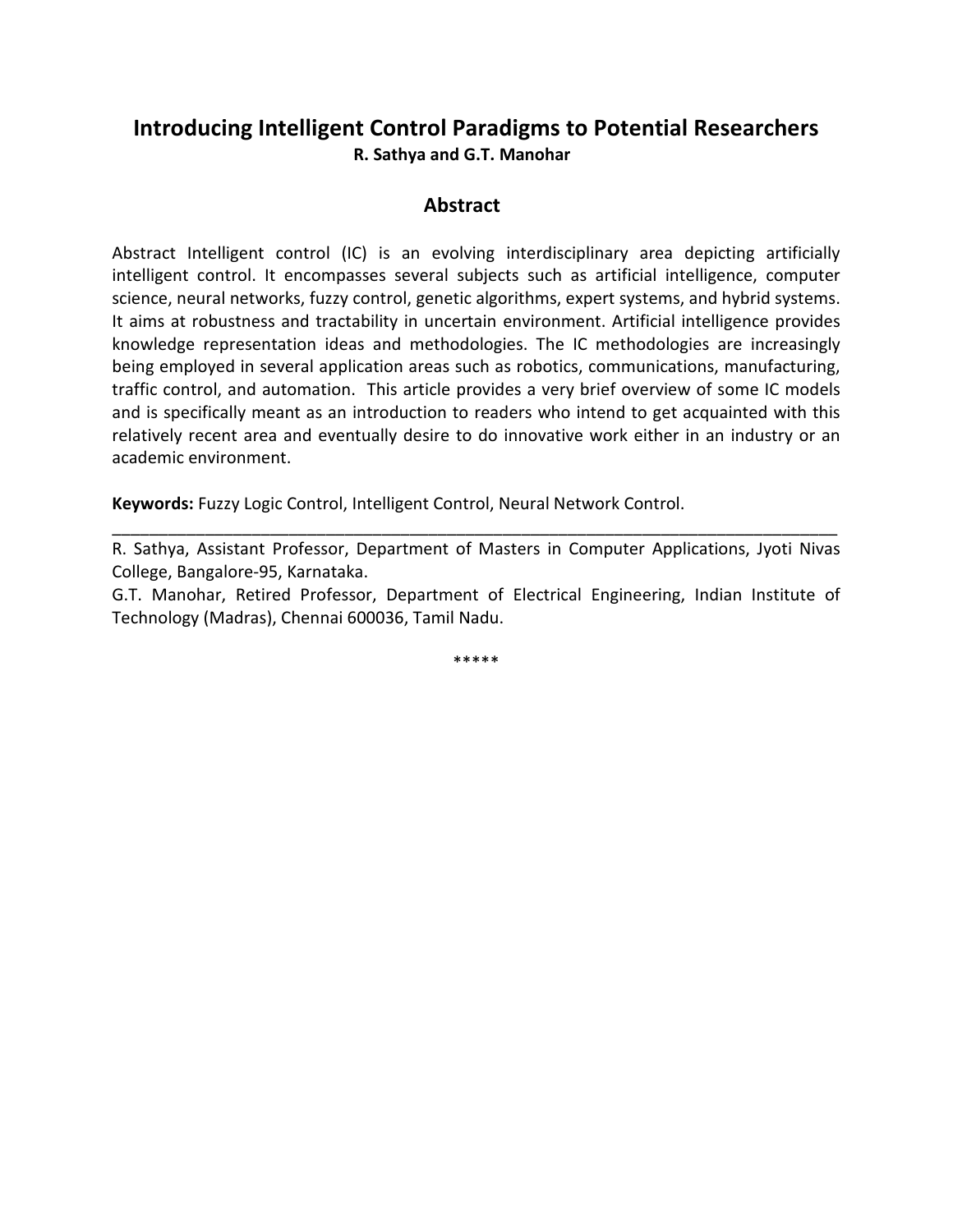# **Bayesian Model Comparison in General Relativity and Cosmology**

#### **Moncy V. John**

#### **Abstract**

Bayesian model comparison is a cogent plausibility assessment technique specially adapted to learning processes. In this paper we attempt to verify how string the evidences obtained for the general theory of relativity and some currently favoured cosmological models using this technique. Our purpose is to demonstrate that many desirable features of physical theories, which are normally adapted as common sense notions, can be put in quantitative terms using this approach. Based on some classic environmental data, we find that in the case of gravity, general relativity passes the Bayesian tests by huge margins. We also briefly review some Bayesian analysis already done in cosmology, which show that the dark energy are still in their infancy.

**Keywords:** General relativity, observational tests, Bayesian model comparison.

Dr. Moncy V. John, Department of Physics, St. Thomas College, Kozhencherri 689641, Kerala, India. email: moncy@iucaa.ernet.in.

\_\_\_\_\_\_\_\_\_\_\_\_\_\_\_\_\_\_\_\_\_\_\_\_\_\_\_\_\_\_\_\_\_\_\_\_\_\_\_\_\_\_\_\_\_\_\_\_\_\_\_\_\_\_\_\_\_\_\_\_\_\_\_\_\_\_\_\_\_\_\_\_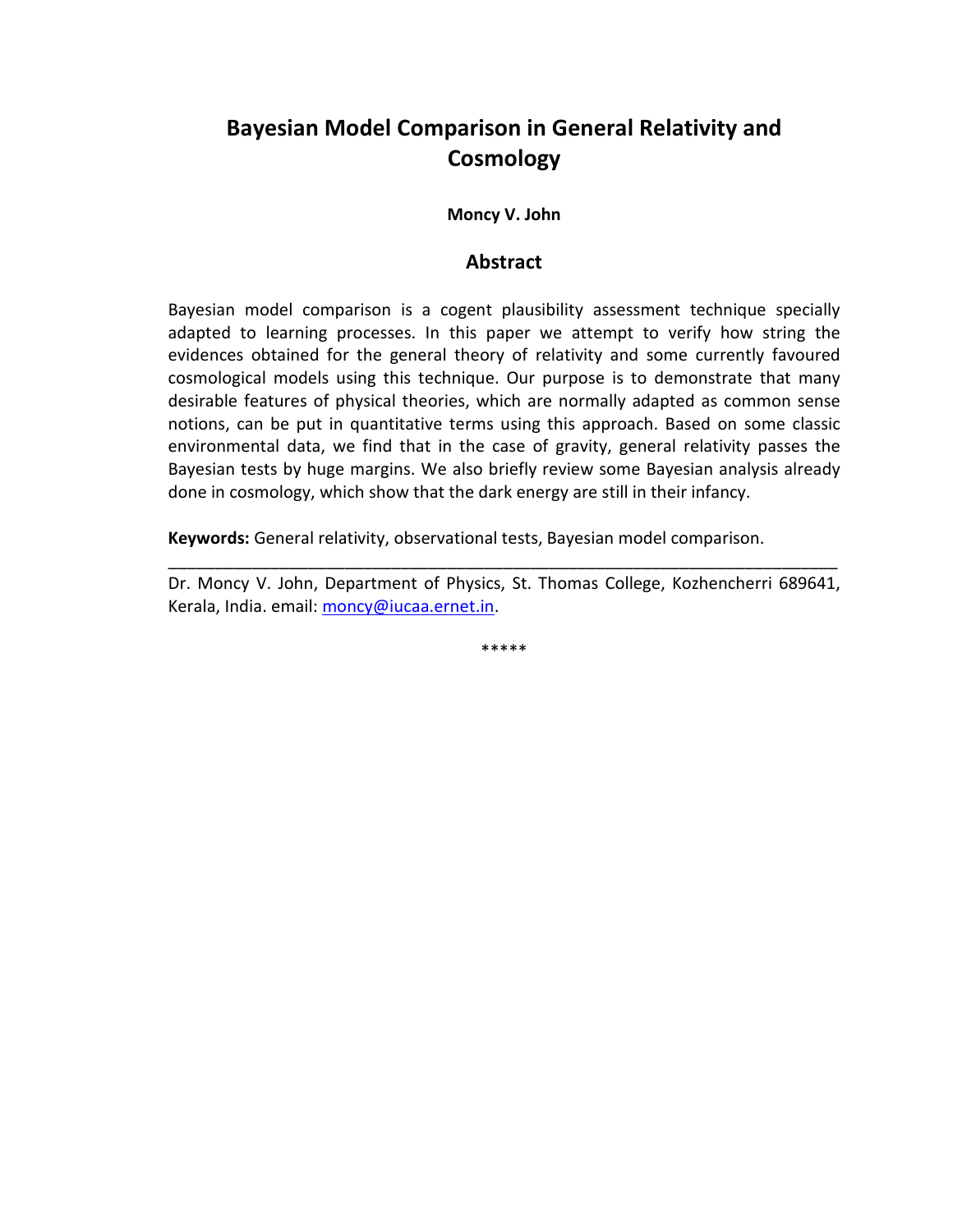## **Mixed Ligand Complexes of Vanadium (III) with Biguanides**

#### **Preeti Mangala**

### **Abstract**

The aim of this work is to study the formation of mixed ligand complexes of Vanadium (III) with  $(N - N)$  biguanides and  $(N - N - N - N)$  ethylenedibiguanide. Complexes of stoichiometry [VL<sub>2</sub>(NCS)<sub>2</sub>]X (L = BigH<sup>+</sup>, (Me)<sub>2</sub>BigH<sup>+</sup> or  $\phi$ BigH<sup>+</sup> and X= NCS<sup>-</sup>, I<sup>-</sup> or ClO<sub>4</sub><sup>-</sup>) have been isolated in the solid state by the interaction of the appropriate amount of ligand in their base form with methanolic solution of  $(NH_4)_3[V(NCS)_6]4H_2O$  under pure nitrogen atmosphere. The quadridentate ethylenedibiguanide also reacts with the methanolic solution of  $(NH_4)_3[V(NCS)_6]4H_2O$  at reflux temperature forming very stable complex of composition [Ven(BigH<sup>+</sup>)<sub>2</sub>(NCS)<sub>2</sub>]X (X= NCS<sup>-</sup>, I<sup>-</sup> or CIO<sub>4</sub><sup>-</sup>). The complexes are characterized by elemental analysis, magnetic moments, molar conductance, electronic reflectance and IR spectra.

**Keywords:** Coordination Chemistry, mixed ligand, six coordinated Vanadium (III), nearly O<sup>h</sup> symmetry.

Dr. Preeti Mangala, Department of Chemistry, Jyoti Nivas College (Autonomous), Bangalore-560095. email: mangala20@yahoo.com.

\_\_\_\_\_\_\_\_\_\_\_\_\_\_\_\_\_\_\_\_\_\_\_\_\_\_\_\_\_\_\_\_\_\_\_\_\_\_\_\_\_\_\_\_\_\_\_\_\_\_\_\_\_\_\_\_\_\_\_\_\_\_\_\_\_\_\_\_\_\_\_\_\_\_\_\_\_\_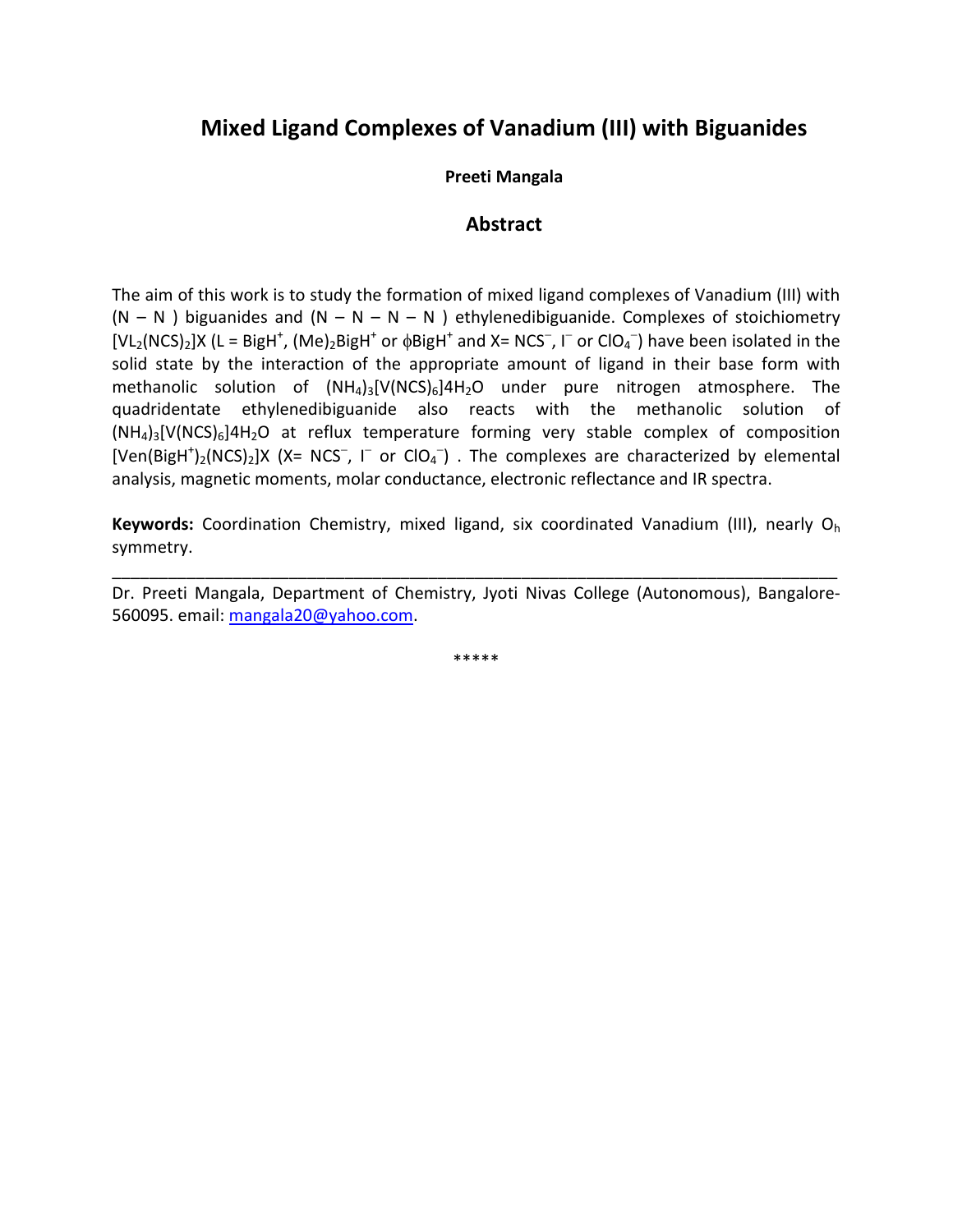# **Metamorphic Progression in** *Polypedates Maculatues* **During Captive Culture**

## **Josephine Chandy and Katre Shakuntala**

## **Abstract**

Amongst thevertebrates, being cold blooded and having very sensitive skins, amphibians are excellent indicators of environmental conditions, which is being reflected in their life-history patterns. Hitherto, a tropical species, the Indian tree frog *Polypedates maculatus* has been studied under captivity in the laboratory, to decipher the species specific metamorphic pattern, in order to draw wealth of information on the developmental biology of Indian anurans and also to compare the metamorphic pattern with their counterparts studied in the wild. *Polypedates maculatus* is a typical tree frog of moist deciduous forest, which has become semiurban especially in cities with extensive gardens. Being a seasonal breeder, the frog breeds in the monsoon season and the free swimming tadpoles in early premetamorphic phase were collected from the rain fed waters of the open fields in Virajpet, Kodagu District and reared in the laboratory till they metamorphosed and the time interval of development from one stage to another was recorded. The present study also analyses the variations among the six morphological parameters of the different developmental stages from free-swimming premetamorphic tadpoles to newly emerged froglets, in order to trace the metamorphic progression under captivity. The average period of development from early premetamorphic period through metamorphosis was approximately 42 days, (6 weeks) in the laboratory, which was more or less comparable with the duration of their counterparts in natural habitats, as studied previously. While it shares the same habitat with many other anurans like *Rana curtipes*  known for its "neotenic"? giant tadpoles, with its longer larval duration of 9-11 months, the larval duration of *polypedates maculatus* was much shorter, the life-history pattern being species-specific and this may be taken as an index of its genetic adaptation.

**Keywords:** Anura; Frog; *Polypedates maculatus*; Life history; Metamorphic progression.

Dr. Josephine Chandy, Department of Zoology, Jyoti Nivas College Autonomous, Bangalore. e.mail: chandyjo@yahoo.co.uk

\_\_\_\_\_\_\_\_\_\_\_\_\_\_\_\_\_\_\_\_\_\_\_\_\_\_\_\_\_\_\_\_\_\_\_\_\_\_\_\_\_\_\_\_\_\_\_\_\_\_\_\_\_\_\_\_\_\_\_\_\_\_\_\_\_\_\_\_\_\_\_\_\_\_\_\_\_\_

Dr. Katre Shakuntala, Former Professor of Zoology, Bangalore University, Bangalore.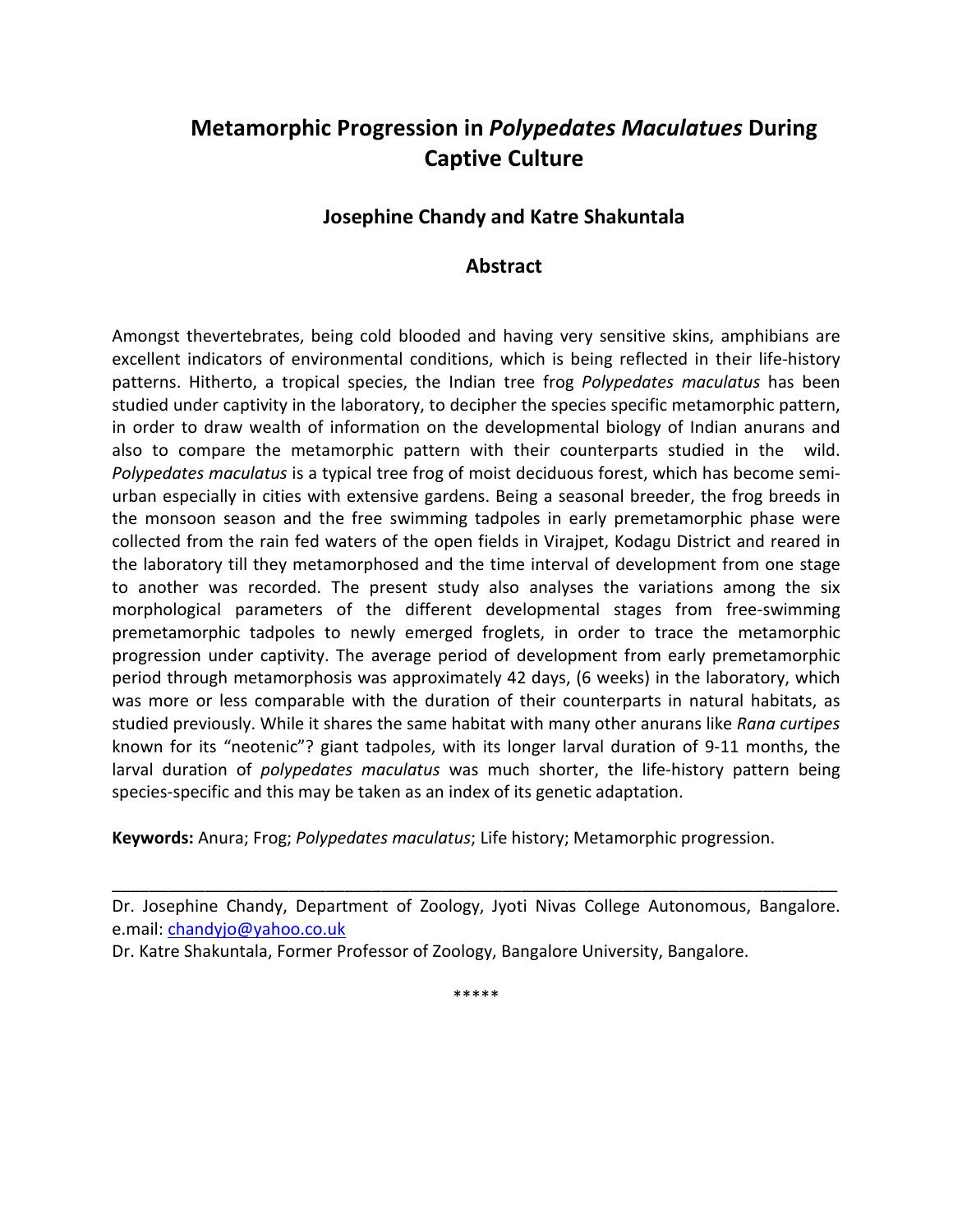# **A Study on Sperm Cell Motility Inducement of Baffalo Bull Semen (***Bubalus Bubalis)*

#### **E. S. Arulraj Emmanuel and S. Vincent**

#### **Abstract**

Caffeine is an alkaloid, which is a cyclic nucleotide phosphodiesterase inhibitor is employed as a motility stimulating agent with buffalo bull semen; The motility of the sperm cells are enhanced by caffeine, which happens due to strong inhibitor of phosphodiesterase by caffeine. Phosphodiesterase is an enzyme, which avoids the sugar accumulation by destroying the cAMP inside the cells. In this study it was found that caffeine enhances the sperm cell motility in a larger range and was found best suited as a motility enhancer especially in reconstitution situations.

**Keywords:** Caffeine, TEG, Motility %, Motility Index, Post Thaw Motility.

Dr. E. S. Arulraj Emmanuel, Department of Biochemistry and Biotechnology, Jyoti Nivas College (Autonomous), Bangalore.

\_\_\_\_\_\_\_\_\_\_\_\_\_\_\_\_\_\_\_\_\_\_\_\_\_\_\_\_\_\_\_\_\_\_\_\_\_\_\_\_\_\_\_\_\_\_\_\_\_\_\_\_\_\_\_\_\_\_\_\_\_\_\_\_\_\_\_\_\_\_\_\_\_\_\_\_\_\_

Dr. S. Vincent, P.G. & Dept. of Advanced Zoology & Biotechnology, Loyola College (Autonomous), Chennai.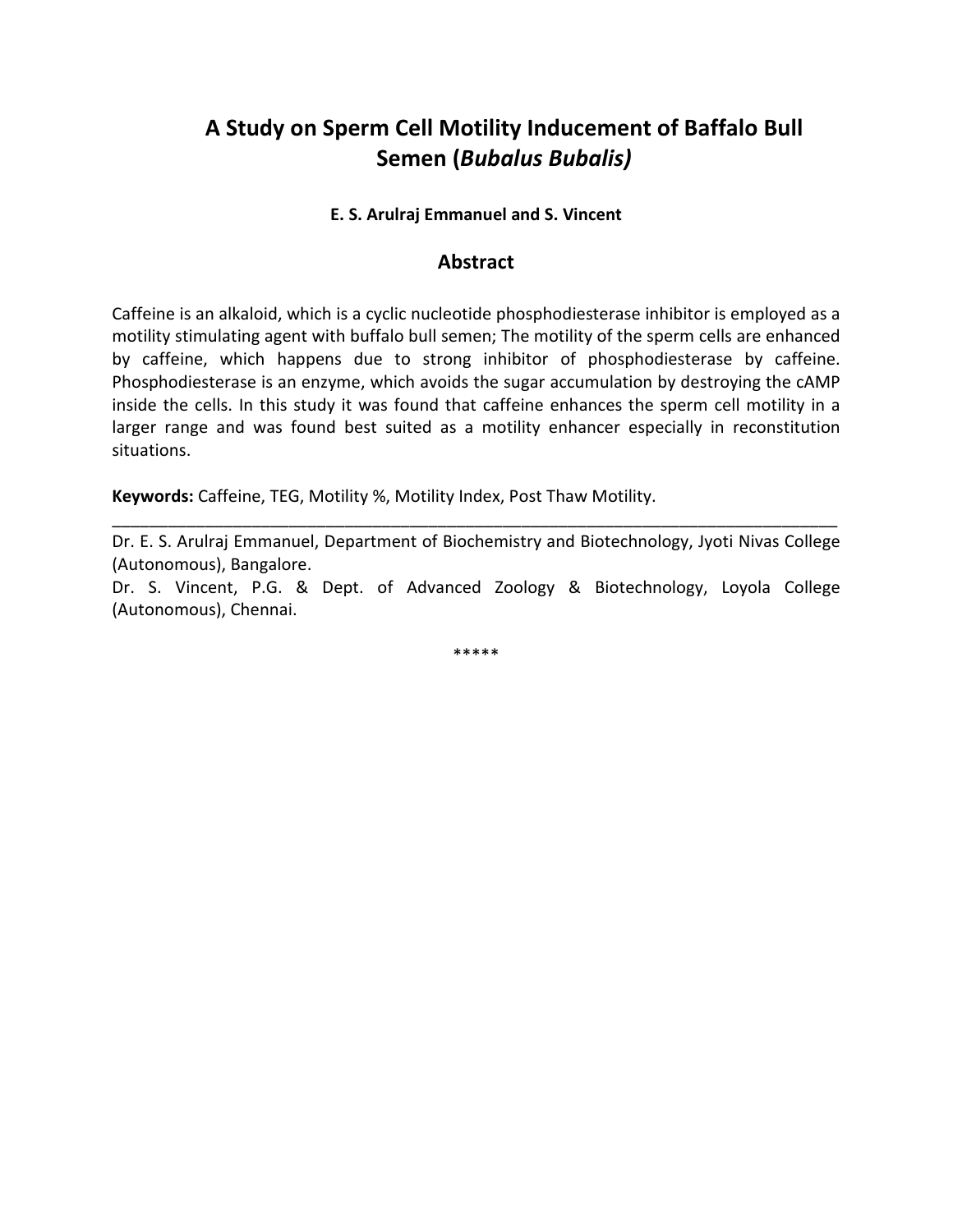## **Psychological Effects of Counselling Tsunami Affected Children\* Kuriakose Augustine and Sudha Bhogle**

## **Abstract**

The study examines the experience of counselors in counseling children and adolescents after the tsunami in South East Asia. Twenty-one counselors (12 female and 9 male) with an average age of 25.2 years with an experience of counseling children in tsunami hit areas ranging from 3 months 2 weeks to 10 months 3 weeks were interviewed. The psychological effects on the counselors with regard to stress experienced, the coping methods adopted, future orientation towards counseling, and the training needs were identified. Content analysis of the data indicated biologically, psychologically and behaviourally based experiences of stress in the counselors. Remedial and protective strategies to cope with stress were also indicated. 100% of the respondents reported a positive future orientation towards counseling. The training needs identified include specialized skills for counseling children, strategies of counseling and training in specified areas of counseling.

**Keywords:** Psychological effects, disaster-affected children, Compassion fatigues, coping strategies, personal resources, training needs.

\_\_\_\_\_\_\_\_\_\_\_\_\_\_\_\_\_\_\_\_\_\_\_\_\_\_\_\_\_\_\_\_\_\_\_\_\_\_\_\_\_\_\_\_\_\_\_\_\_\_\_\_\_\_\_\_\_\_\_\_\_\_\_\_\_\_\_\_\_\_\_\_\_\_\_\_\_

Dr. Sudha Bhogle is Professor, Department of Psychology, Bangalore University, Bangalore.

<sup>\*</sup> Paper presented at the International Conference on Disaster Management and Trauma counseling at the Department of Psychology, Bangalore University, Bangalore, December 21- 22, 2005.

Dr. Kuriakose Augustine is Research Scholar, Department of Psychology, Bangalore University, Bangalore.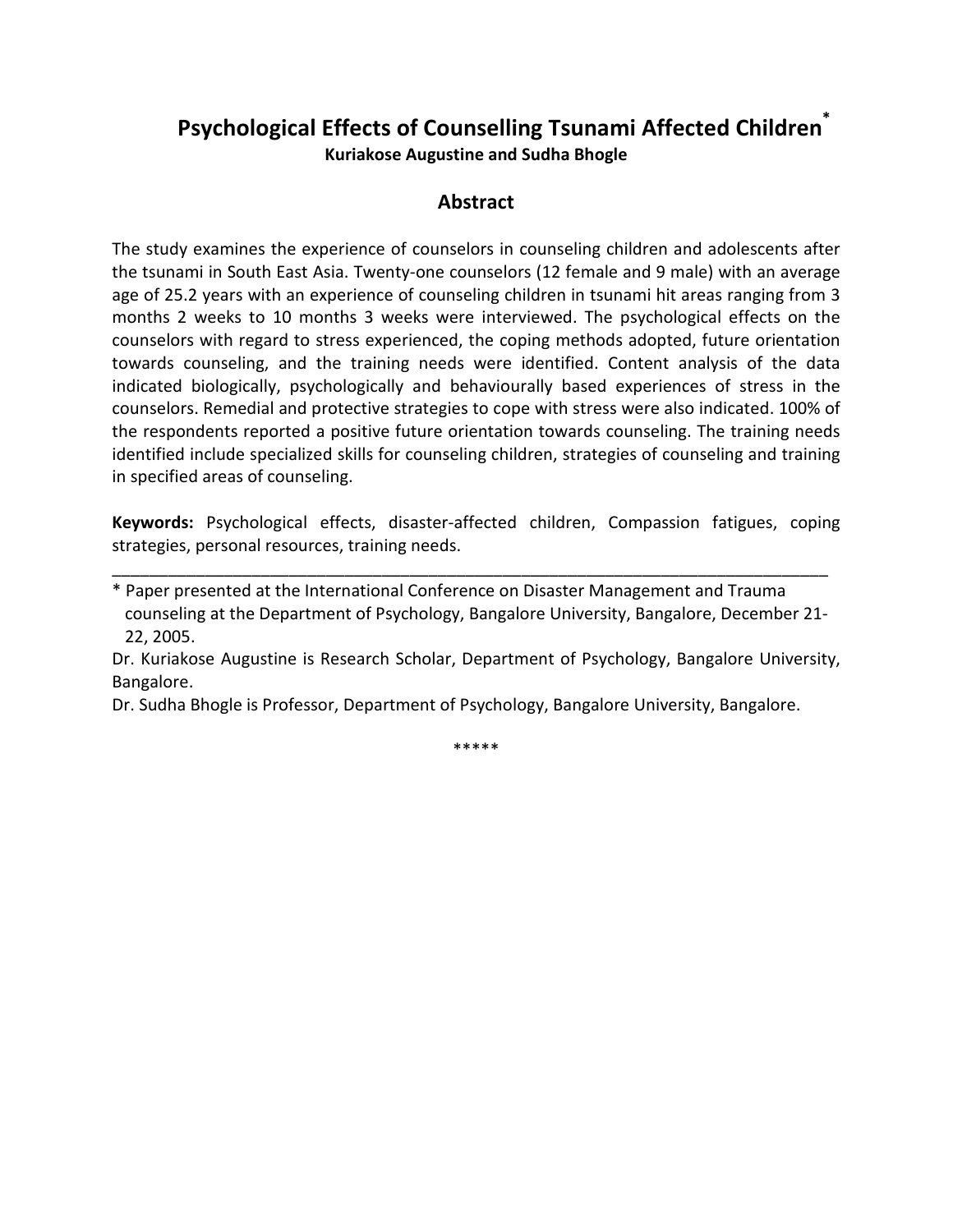## **Feminist Criticism: Examining the 'Personal is Political'**

## **K. Vanaja Malathy**

### **Abstract**

The textual focus of this article is to find how literary representations of women are gendered in biographical works. Literature as a cultural practice involves in producing meanings and values that lock women in inequality. Therefore a need is felt to explore into the perception of reality the great books of our language offer us. This article aims to place biography within the cultural context and not a personal portrait of itself. It also revolves around the seminal idea of 'personal is political' and recognizes that 'politics' is not the sole preserve of professionals called politicians. On the contrary 'everything is politics', especially those 'truths' which great literature is said to embody and which still get labeled 'universal' though less often 'eternal' than used to be the case. Politics in this wider sense means 'power' or rather 'power relations': who does what to whom and in whose interests.

**Keywords:** Gynocriticism, 'personal is politica'.

Dr. K. Vanaja Malathy, Department of English, Jyoti Nivas College (Autonomous), Bangalore.

\*\*\*\*\*

\_\_\_\_\_\_\_\_\_\_\_\_\_\_\_\_\_\_\_\_\_\_\_\_\_\_\_\_\_\_\_\_\_\_\_\_\_\_\_\_\_\_\_\_\_\_\_\_\_\_\_\_\_\_\_\_\_\_\_\_\_\_\_\_\_\_\_\_\_\_\_\_\_\_\_\_\_\_